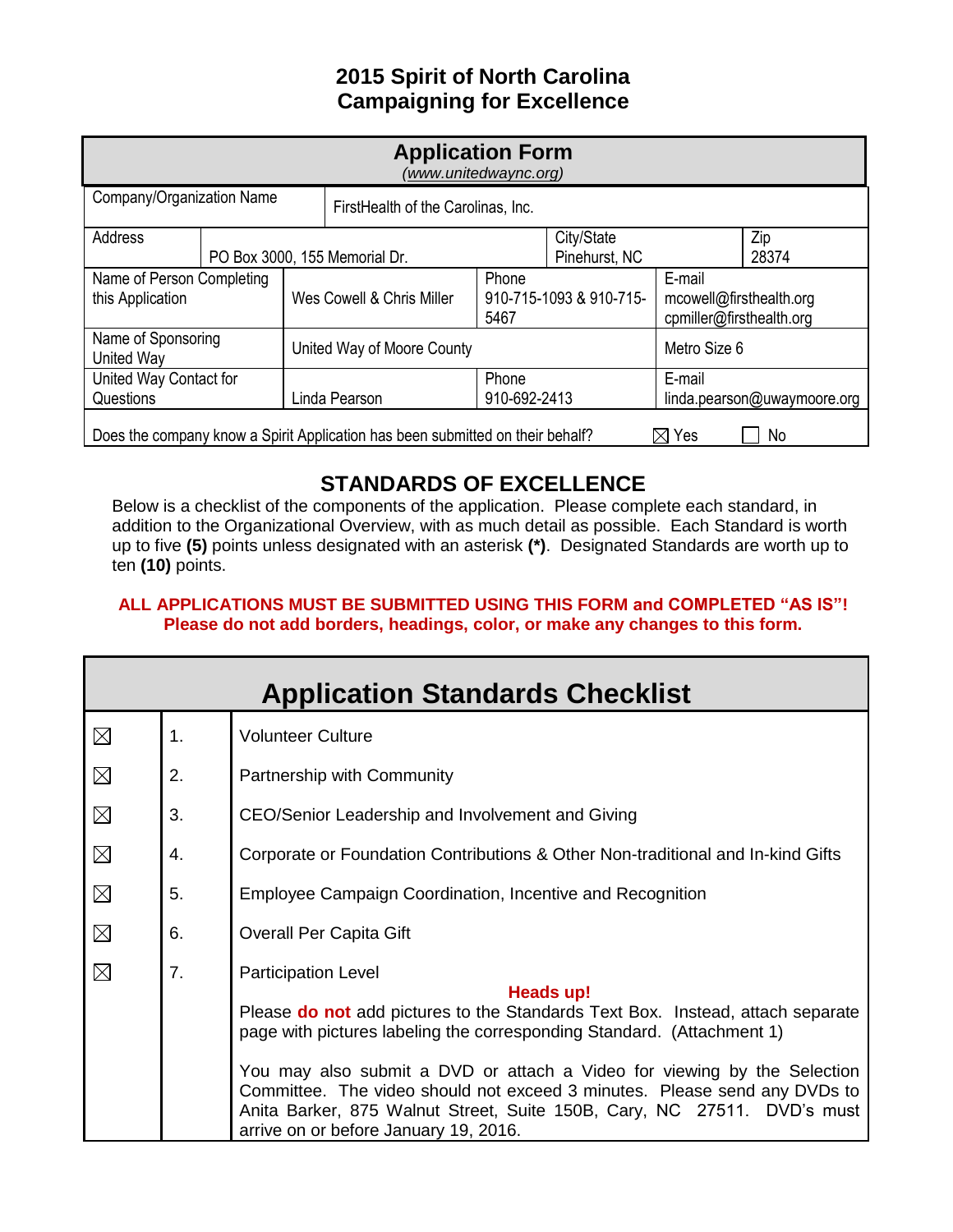## **AWARD CATEGORIES**

| Organization<br><b>Employee Size</b>                                                                                                                                                                              | <b>Type of Organization</b>                                                                                                                                                                                                                                                                                                                                            |  |  |  |
|-------------------------------------------------------------------------------------------------------------------------------------------------------------------------------------------------------------------|------------------------------------------------------------------------------------------------------------------------------------------------------------------------------------------------------------------------------------------------------------------------------------------------------------------------------------------------------------------------|--|--|--|
| Check the appropriate box for this<br>application submission.                                                                                                                                                     | Check the appropriate box for this application submission.                                                                                                                                                                                                                                                                                                             |  |  |  |
| Up to 50 employees<br>$51 - 100$ employees<br>101 - 200 employees<br>201 - 500 employees<br>501 - 1000 employees<br>1001 - 1500 employees<br>1501 - 2500 employees<br>2501 - 5000 employees<br>$5001 +$ employees | <b>Financial/Banking Institutions</b><br>Manufacturing<br><b>Business Campaign</b><br>City/ County Municipality<br><b>Higher Education</b><br><b>School Campaigns</b><br>Hospital/ Health System<br>Retail<br>Not-for-Profit Agency - 501(C)3<br>Professional Services (small business, partnerships, LLC<br>accounting, architect, engineering firm, attorneys, etc.) |  |  |  |

**To certify the contents of this application, the signature of the nominating United Way CEO or his/her direct designee must be obtained. An email from the United Way may accompany the application submission stating that it has been reviewed and approved if electronic signature is not available.**

**United Way CEO/Designee Name:**

*\_\_\_\_\_\_\_\_\_\_\_\_\_\_\_\_\_\_\_\_\_\_\_\_\_\_\_\_\_*

Linda Pearson

**Email:**

linda.pearson@uwaymoore.org

\_\_\_\_\_\_\_\_\_\_\_\_\_\_\_\_\_\_\_\_\_\_\_\_\_\_\_\_\_\_\_\_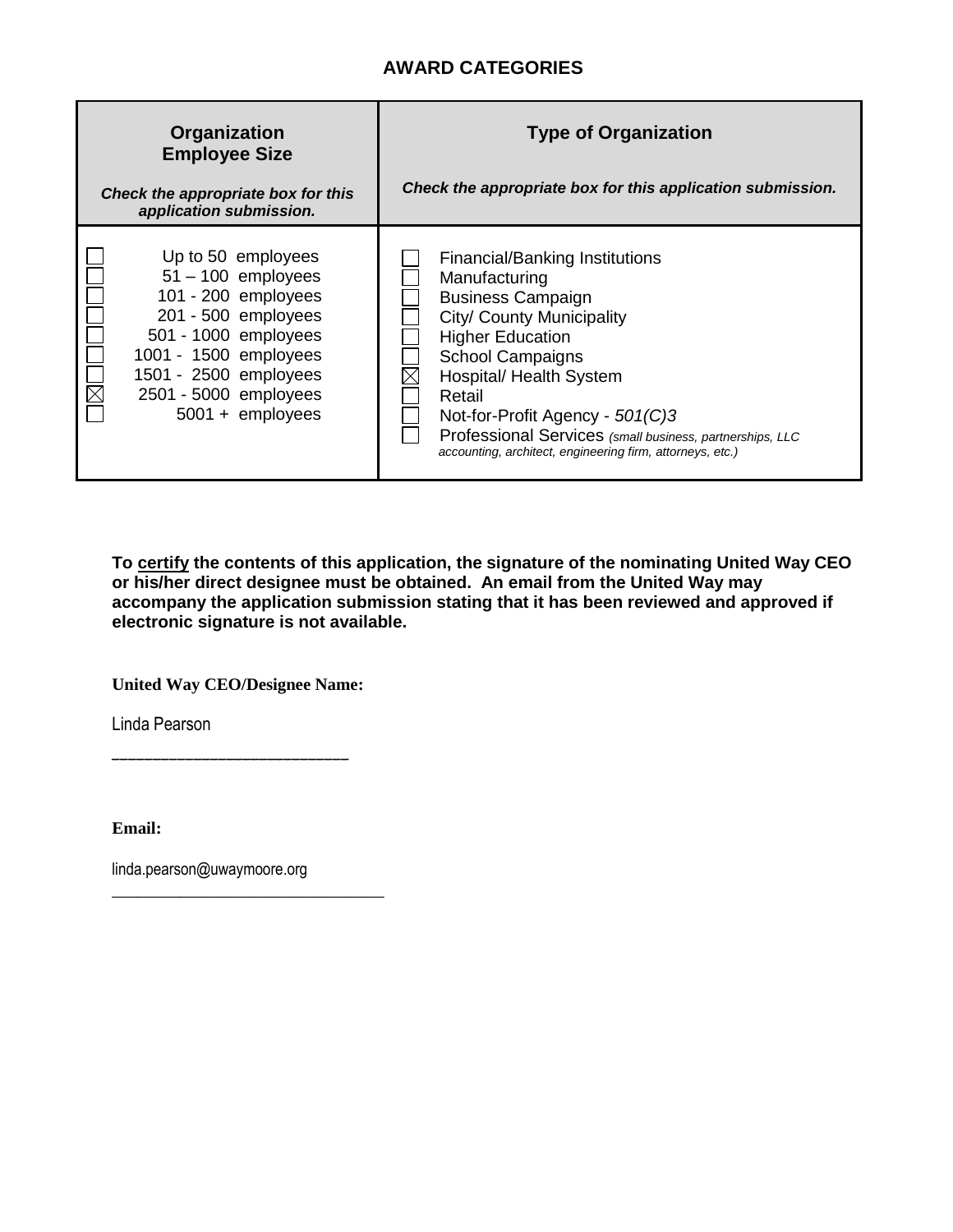# Organizational Overview

## **This information will be used during the Awards Ceremony for winning companies.**

### **Describe the mission, vision and philanthropic culture of your organization:**

Carolina. The 2015 United Way campaign occurred in system's four hospitals in Hoke, Montgomery, Moore, and  Richmond Counties. "To care for people" is the FirstHealth organization's core purpose, and it's supported by the  2020 Vision—"working together, first in quality, first in health"—a phrase that not only summarizes how we care for FirstHealth of the Carolinas (FirstHealth) is a comprehensive health care system based in Pinehurst, North people but also offers a pledge to the future.

- **•** Working together: The organization is large and capable, but it works best when it works with others through  hundreds of partnerships and dozens of task forces throughout the entire service region. The hospital system can accomplish a lot, but so much more by working with others.
- staff, this component of the 2020 Vision applies to all community services. First in quality: While primarily a manifestation of the excellent medical care provided by medical providers and
- First in health: The system works to help the communities served to be as healthy as possible. That aim  begins with education, is achieved with support and resources, and is delivered by a dedicated and highly trained staff.

 Fundamentally, "working together" to be "first in quality" and "first in health" brings us closer to achieving the lauded  goal of lower health care costs. It also makes our region more attractive to new businesses, new families and increased economic development.

 community benefit includes not only charity care for patients but also community programs targeting the regions underserved including but not immed to community nealth promotion/disease prevention classes, dental nealth<br>programs for youth, a tobacco use prevention and cessation program, transportation services, and a medication A sign of the organization's philanthropic spirit is through its community benefit program. In FY14 (FY15 analysis being conducted at the time of award submission), FirstHealth provided Community Benefit with a value of over \$43 million which included over \$29 million for charity care and non-reimbursed costs for Medicaid patients. FirstHealth underserved including but not limited to community health promotion/disease prevention classes, dental health assistance program.

 **Describe ONE unique and meaningful event, activity, or communication that ignited the success of your campaign: (This will be shared at the Awards Banquet if selected as a winner)**

success or your campaign. Thus will be shared at the Awards Banquet if selected as a willier)<br>In order for a campaign to ensure success, employee donors must understand the organizations supported by the  United Way in our region. Captains for each department are exposed to presentations from partner agencies during  annual training, but the more meaningful opportunity for these captains to get to know the organizations and thus be able to share information with fellow employees is the opportunity to have time away from the hospital to  to the campaign and an added reality of those being helped by the campaign. volunteer at annual Day of Caring volunteer events. Hands on exposure to the partner organizations bring meaning

> **List 3 bullet-points highlighting numeric campaign successes:**   **(This will be shared at the Awards Banquet if selected as a winner)**

 (i.e., dollars raised, % increase over previous year, # of leadership givers, etc.)

- Matched our highest ever campaign total with @ \$200,000 pledged
- Average pledge per campaign participant increased from \$82.88 to \$92.16
- Thirteen New Leadership Society (\$1000) givers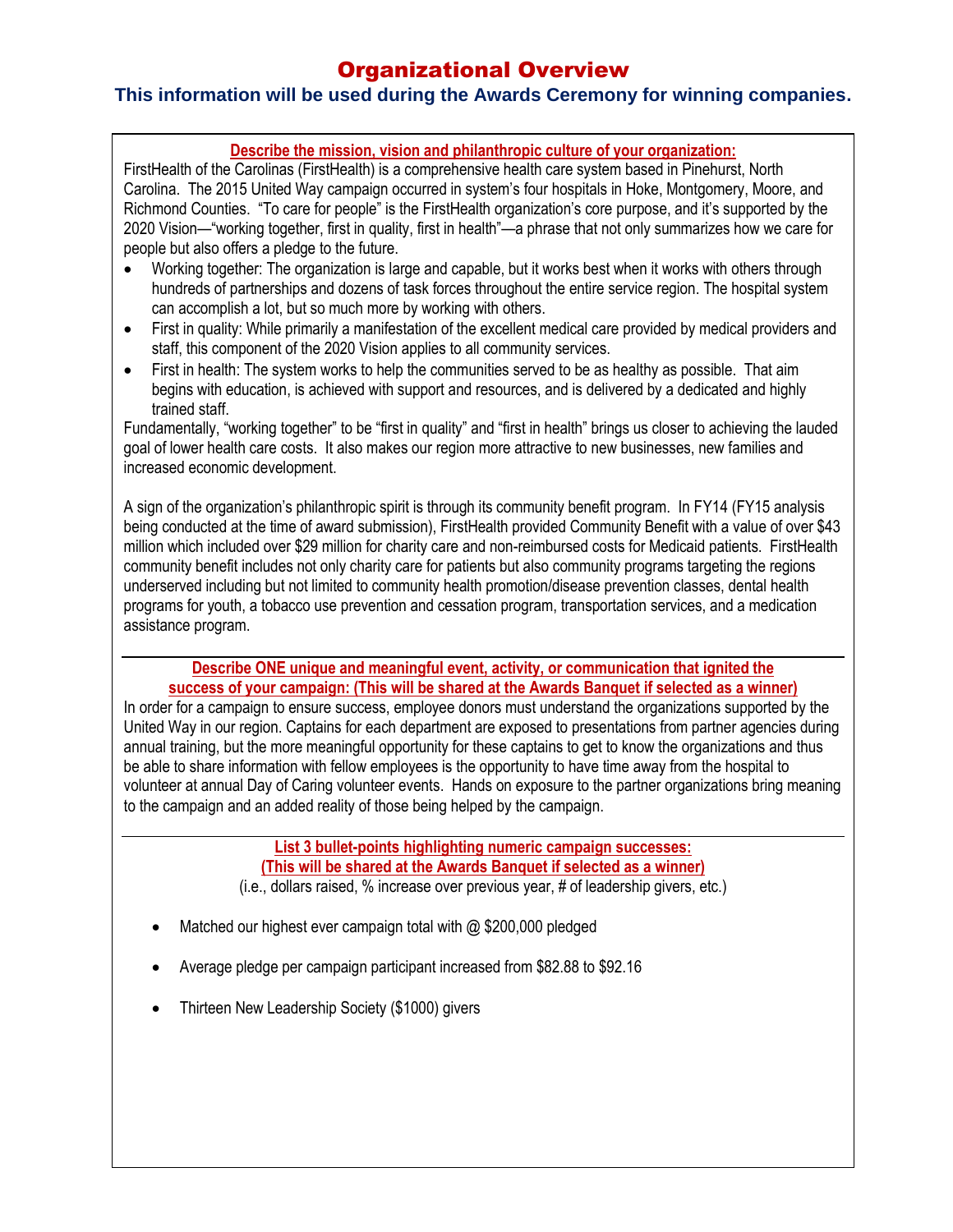### **Standard 1 - Volunteer Culture**

Describe how volunteerism fits into the organization's philanthropic mission. Include specific volunteer activities (listing recipient organizations) and, if possible, provide number of employees, volunteer hours and dollar value of volunteer participation. (Estimated value of volunteer time for 2013 is \$22.55 per hour) Include organizational incentives for participating in community volunteer activities.

## *Up to 5 points*

The core purpose of the FirstHealth organization is "to care for people". FirstHealth employees and this  organization believes that caring for people extends far beyond the walls of traditional hospital settings, and they  hours were contributed toward implementation of FirstHealth community benefit activities in 2014 as part of a  community benefit contribution of over \$4.1 million. As an organization, FirstHealth of the Carolinas provided  community benefit in the amount of over \$43 million (2015 figures are not complete at this time). generously give their time to hundreds of civic, church, school and community projects. More than 4,600 employee

 FirstHealth of the Carolinas supports employee participation to volunteer time in the community. The purpose is to  encourage and reward employees who volunteer their personal time to participate in projects and initiatives  consistent with FirstHealth's community benefit philosophy. Eligible employees who participate in an approved community benefit effort receive one hour of paid-time-off (PTO) for every two hours of work on the project or  has been approved for additional incentive by the CEO. During 2015, 31 employees received incentive PTO valued  at almost \$8,153 (actual cost) for 677 hours of volunteer "work." initiative. The maximum per calendar year incentive for an employee is 20 PTO hours, unless the project or initiative

At moore Regionar Hospital, a lood drive was held to collect for the moore County Backpack Hais program.<br>Employees donated 3,200 pounds of individually packaged food items as well as more than \$3,300 in money or gift cards for a total equivalent of 19,674 meals for approximately 1,100 children in Moore County. At Moore Regional Hospital, a food drive was held to collect for the Moore County Backpack Pals program.

In 2015, FirstHealth additionally provided paid time to participate in the "United Way Day of Caring." Eight control of the control of the control of the control of the control of the control of the control of the control  employees worked 44 hours valued at \$1,015 (2014 estimated value of volunteer time-\$23.07/hr).

Activities conducted by participants included:

- **Painting**
- **Yard/garden work**
- General repairs and cleaning
- Food pantry
- Client clothing/resale shop
- Office work assistance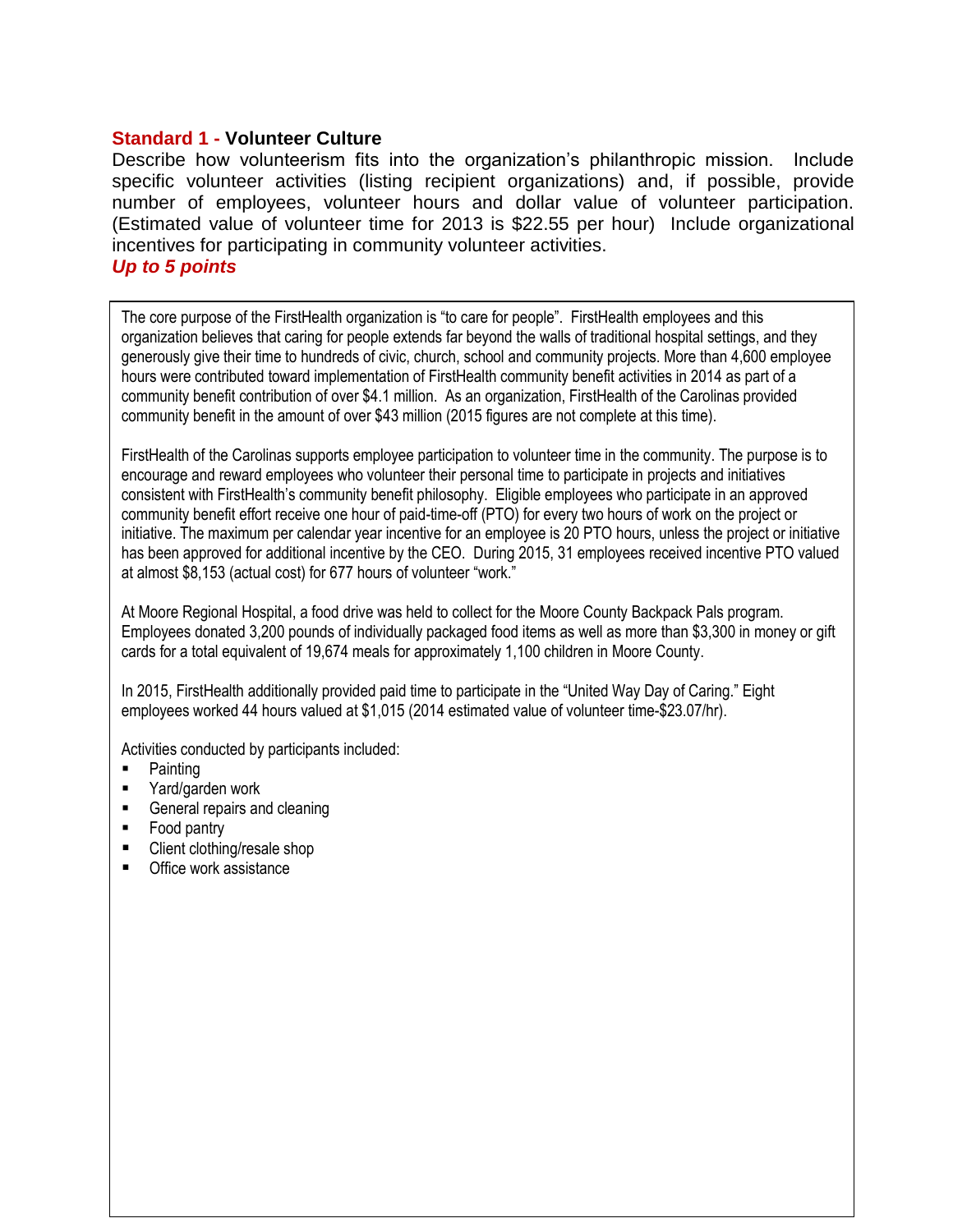## **Standard 2 – Partnership with community to raise awareness of needs and foster a spirit of giving**

Describe the organization's philanthropic relationship with the community. Document specific rallies, events, or programs which generate enthusiasm for community involvement and support. Unique partnership and awareness activities should be highlighted such as specialized meetings, tours, speakers and fairs**. Activities which have positive results for year-round engagement should be cited as well.**  *Up to 5 points*

FirstHealth of the Carolinas, a not-for-profit health system, was created out of a philanthropic drive in the community to bring better health care to the region in 1929. In turn, the organization has been deeply rooted in the community to provide not only charity care in terms of treatment, but also needed philanthropic support as necessary. This philanthropic relationship is highlighted by its relationship with the United Way. The United Way campaign is the only corporate-wide campaign supported by the organization. FirstHealth of the Carolinas makes up approximately 25- 30% of the annual county campaign for the United Way of Moore County, which is where the corporate office is located. Funding from the campaign also goes to support local charities in the counties where FirstHealth has a hospital including Richmond County (United Way of Richmond County), Hoke County (Hoke United Fund), and Montgomery County (Montgomery Crisis Fund). There is no United Way organization in either Hoke or Montgomery County.

For the fifth year in a row, the 2015 campaign included FirstHealth employee participation in the United Way Day of Caring. Employees who participated in the United Way's Day of Caring worked directly with various agencies and learned about agency activities. As noted in Standard 1, eight employees participated in the Day of Caring events in UW programs for 44 volunteer hours. These volunteers were paid by FirstHealth at their regular hourly rate as educational time and participated with the agencies directly through a variety of activities.

To promote ongoing support for community involvement and volunteerism, FirstHealth matches each two hours of volunteer time for an approved activity with one hour of paid-time-off (PTO). This program is referenced in Standard 1. When new employees are hired, they are required to attend a two-day corporate orientation, during orientation a speaker from the FirstHealth Community Health Services conducts a presentation including information about FirstHealth's community benefit program and the PTO Match incentive that FirstHealth provides to employees who volunteer their time and work in the community. Additionally, the employees learn of the FirstHealth commitment to the community in the areas of health and wellness and commitment to the United Way. The session ends with a video that was filmed in the community highlighting FirstHealth employees and their work in the community. This video can be accessed a[t https://www.firsthealth.org/about.](https://www.firsthealth.org/about)

Finally, there is corporate representation on the United Way of Moore County Board of Directors to ensure a yearround relationship and support of philanthropic activities in the community.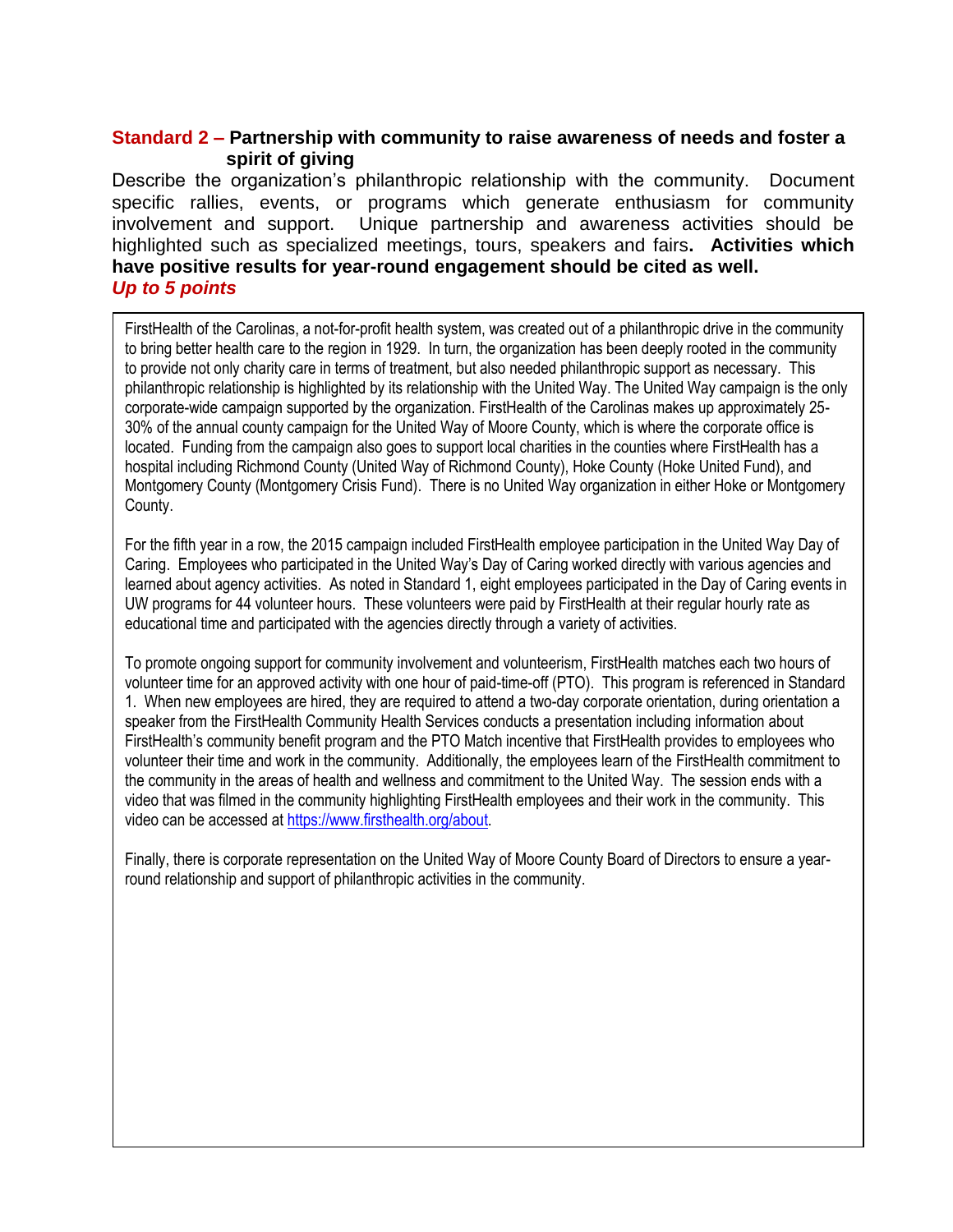**Standard 3 - CEO/Senior Leadership and General Leadership Involvement & Giving** Given that Leadership participation is a Best Practice item: Describe how **senior leadership** (CEO/Direct reports) hosts, manages, organizes, participates in, and "influences" philanthropy, community support, and campaign activities. Describe how **company leadership in general** promotes a culture of giving. Specific events that are sponsored (and led) by the leadership team should be noted. Complete the **leadership giving** table below.

### *Up to 10 points\**

A gift of \$ 1,000 or more is considered a leadership gift.

Though community benefit has been part of our organization since its doors opened in 1929, the CEO of FirstHealth worked with FirstHealth Community Health Services in 2001 to establish a formalized community benefit program to define and coordinate existing services and develop new services for the communities, which the institutions of FirstHealth serve. In addition to the continuation of traditional benefits such as provision of essential hospital services at no cost to the indigent patient, a comprehensive community benefit program also responds to community needs, as well as represents good business practice. Participation in the United Way Campaign is a critical piece of the puzzle that the organization can foster the spirit of giving throughout the organization. In fact, FirstHealth of the Carolinas is one of two organizations in the county that serve as a corporate sponsor of the United Way of Moore County.

Additional corporate leadership activities included:

- Intranet FirstHealth United Way webpage including a "message from the CEO" video;
- FirstHealth's CEO, along with our vice president of human resources appropriated a \$10,000 budget to campaign expenses;
- For the United Way of Moore County Board, the Administrative Director of Community Health Services serves as Treasurer for the Board. Additionally, he serves on the Review/Allocation Committee of the United Way of Moore County;
- The FirstHealth's United Way Campaign Chairperson serves on the Review and Allocations Committee for the United Way of Moore County; and
- Corporate officers lead the way through participation in various United Way activities and promotion through departments and where appropriate participate in other Untied Way efforts in FirstHealth covered counties where there is a United Way agency, specifically Richmond County.

See below for needed data

| Year | <b>Total Number of</b><br><b>Givers</b> | <b>Number of Leadership</b><br><b>Givers</b> | % of Leadership<br><b>Givers</b> | <b>Percent Change</b> |
|------|-----------------------------------------|----------------------------------------------|----------------------------------|-----------------------|
| 2015 | 2170                                    | 47                                           | $2.2\%$                          | $-15%$                |
| 2014 | 2413                                    | 55                                           | $2.3\%$                          | 44 %                  |
| 2013 | 2530                                    | 38                                           |                                  |                       |

#### Local corporate numbers are reported below unless indicated as  $\Box$  statewide

UW % of Leadership Givers - 2015 number of leadership givers divided by the 2015 total number of givers UW Leadership Givers % Change - 2015 number of leadership givers minus the 2014 number of leadership givers divided by 2014 number

*Use a plus or minus sign to show a positive or negative % change.*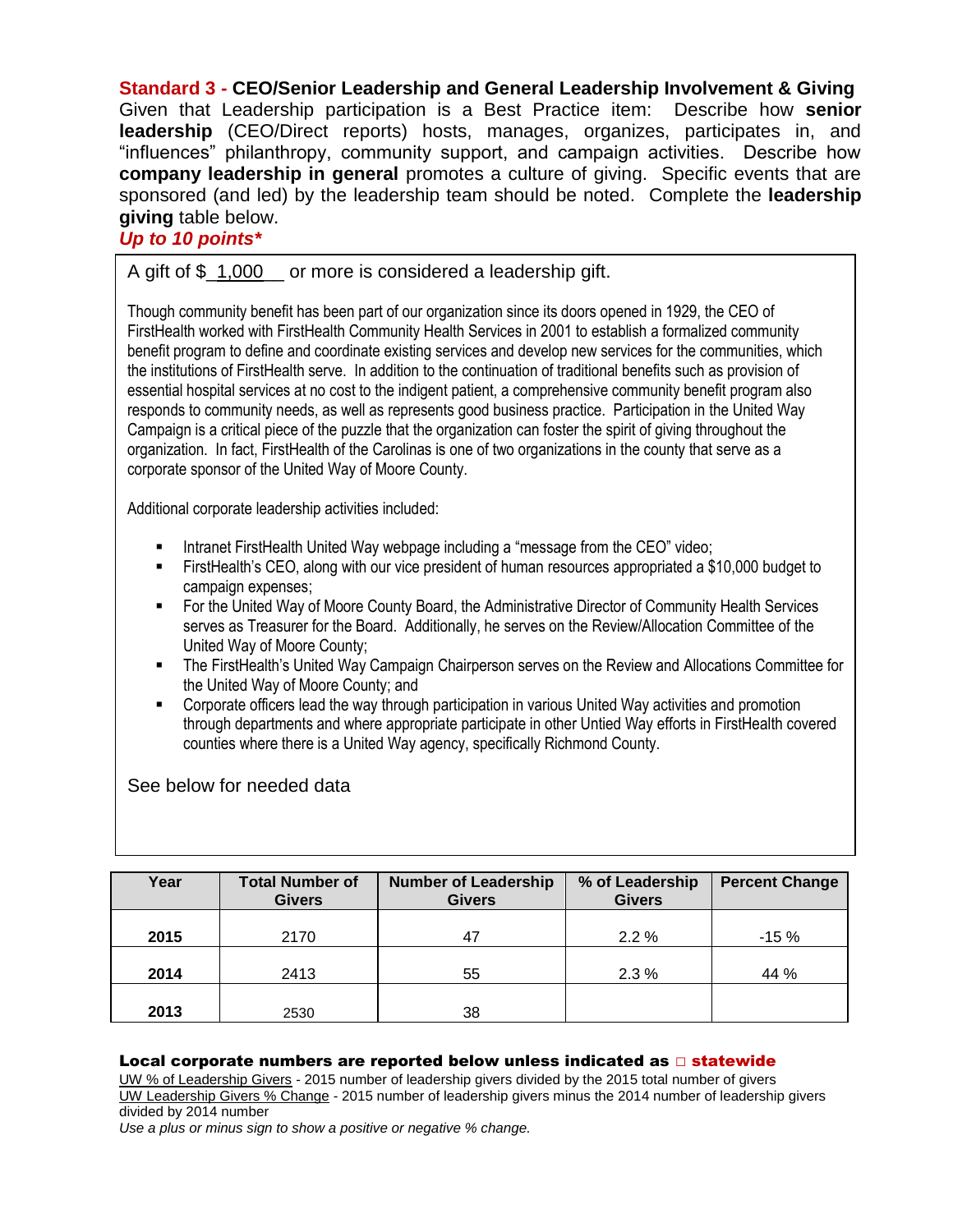## **Standard 4 - Corporate or Foundation Contributions and Other Non-traditional and In-kind Gifts/Support**

State where management places the United Way Campaign within its prioritization of activities. List specific sponsorships, resources, materials, loaned executives, advertisements, videos (YouTube as an example). List specific "social media" activities/events/activities. Please complete the Corporate Gift table below.

## *Up to 5 points. If your organization is Federal or Nonprofit and cannot legally provide a Corporate Gift, you will automatically be awarded 5 points.*

- 1. Corporate management is included in every aspect of the campaign from the campaign chair through the departmental supervisor level. In addition, the organization allotted work time for more than 150 individuals to plan, organize and conduct the campaign, provided supplies and materials to publicize and promote the campaign, provided Public Relations department professional assistance and provided the financial resources for the campaign and the prizes awarded. Management held departmental meetings educating employees of the importance of the campaign contributions and many spoke one-on-one with employees to gain commitment.
- 2. The FirstHealth Administration allocated a \$10,000 budget to the corporate UW campaign committee to use for various supplies, events, marketing and prizes.
- 3. The FirstHealth organization supports the Moore County UW through a corporate sponsorship gift each year (\$12,514 in 2015). The majority goes to support the 2-1-1 referral service. In addition, the total gift of this year's FirstHealth employee campaign is 25-30% of the total campaign goal for the Moore County United Way. The Richmond County employee campaign contributed approximately 10% of the Richmond UW goal. Because the system has employees who live in multiple counties, employees are provided the option to direct their donation to the United Way of their choosing. Funds were donated to agencies in 15 counties.
- 4. The annual UW campaign is the only financial assistance solicitation FirstHealth endorses for its entire employee workforce other than those for the FirstHealth Foundation itself. The importance of giving back to the community is stressed through FirstHealth's commitment to community service and in its recognition of employee efforts as a part of the performance evaluation program.
- 5. FirstHealth sponsors and employees participate in American Red Cross blood drives at all three hospitals and the Health & Fitness center, pregnancy fairs, community celebrations, community health fairs, educational programs, employee fitness days at local businesses, National Cancer Survivors day event, NICU reunion, and many other events associated with United Way or its partner agencies.
- 6. Through a partnership with Montgomery County \Schools, FirstHealth operates two school-based health centers advocating health and wellness for all students in the school system. FirstHealth's three Dental Care Centers provide dental care to Medicaid-eligible children in Moore, Hoke and Montgomery counties. Children assisted by these programs are part of the population assisted by United Way.
- 7. FirstHealth provides a speakers bureau to provide no cost educational programs to various community, church and civic groups, which include United Way agencies

| Year | <b>Corporate Gift</b> | <b>Percent Change</b> |  |
|------|-----------------------|-----------------------|--|
| 2015 | \$12,514              | 25.1%                 |  |
| 2014 | \$10,000              | 0%                    |  |
| 2013 | \$10,000              |                       |  |

Local corporate numbers are reported below unless indicated as □ statewide

*Percentage change example: 2015 minus 2014 divided by 2014.*

*Use a plus or minus sign to show a positive or negative % change*.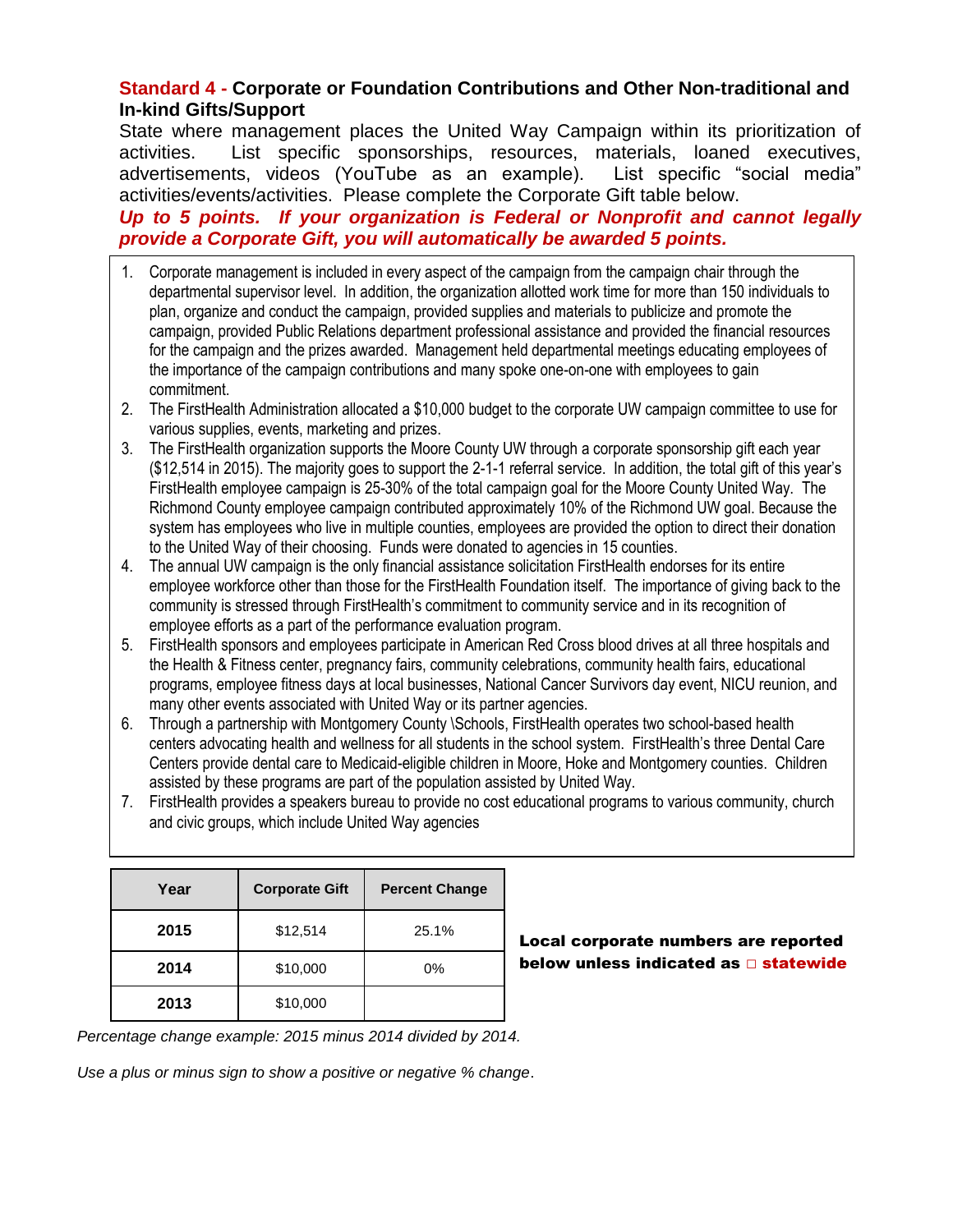## **Standard 5 – Employee campaign coordination, incentive and recognition**

Describe the work of the campaign coordinator and/or committee and list specific activities, decisions and events. Share specific incentives used in the campaign and how employees were recognized within the workforce for their contributions.

## *Up to 5 points*

Campaign kick-off events were held at each of the four FirstHealth hospitals for the departmental team captains to pick up pledge cards for their departments, receive education about the United Way and the campaign logistics. Departmental captains were also informed that they had the freedom to design department-specific events, contests, raffles or fun-filled activities to enhance the overall corporate campaign. Using departmental captains is very important since the organization covers such a large geographic territory. Additionally a corporate campaign database allows our departmental captains electronic pledge card entry in a seamless manner without losing the high-touch benefit of handing out a physical pledge card to each employee. This system also provides clear goals for each of the captains, by automatically calculating their total pledges versus their individual goal. Their goals this year were to exceed both the participation goal of the organization overall (54%) AND to increase overall donations in their areas of responsibility by 2%.

Departments responded with breakfasts, lunches or snack breaks as they distributed pledge cards and informed staff of the campaign. Others held meetings for managers to stress importance of giving in the community. FirstHealth makes it easy for employees to donate to the United Way campaign by allowing donations of PTO, cash or payroll deduction. Employees can designate to the county program of their choice or to specific non-profit agencies and, for many employees, being educated about this option made the choice to give simple.

An Intranet FirstHealth United Way webpage keeps the entire organization updated on information about the supported agencies, campaign progress, corporate campaign contest winners tied to campaign activities, and our CEO message. All prize winners were published on the organization's electronic bulletin board on our United Way web page and in the employee newsletter. Additional recognition of donors and prize winners and race toward the goal at each of the hospitals was promoted through a specially-developed web page for the corporation's intranet. This page was kept up to date with total donations and percent toward goal as well as ongoing prize and competition winners. Electronic notices were sent out as the web page was updated. This year's theme was "Back to the Future" encouraging employees to harken back to their 80s days with pictures, music, and stars of the time. We even got to relive our arcade glory days with Pac Man and Galaga.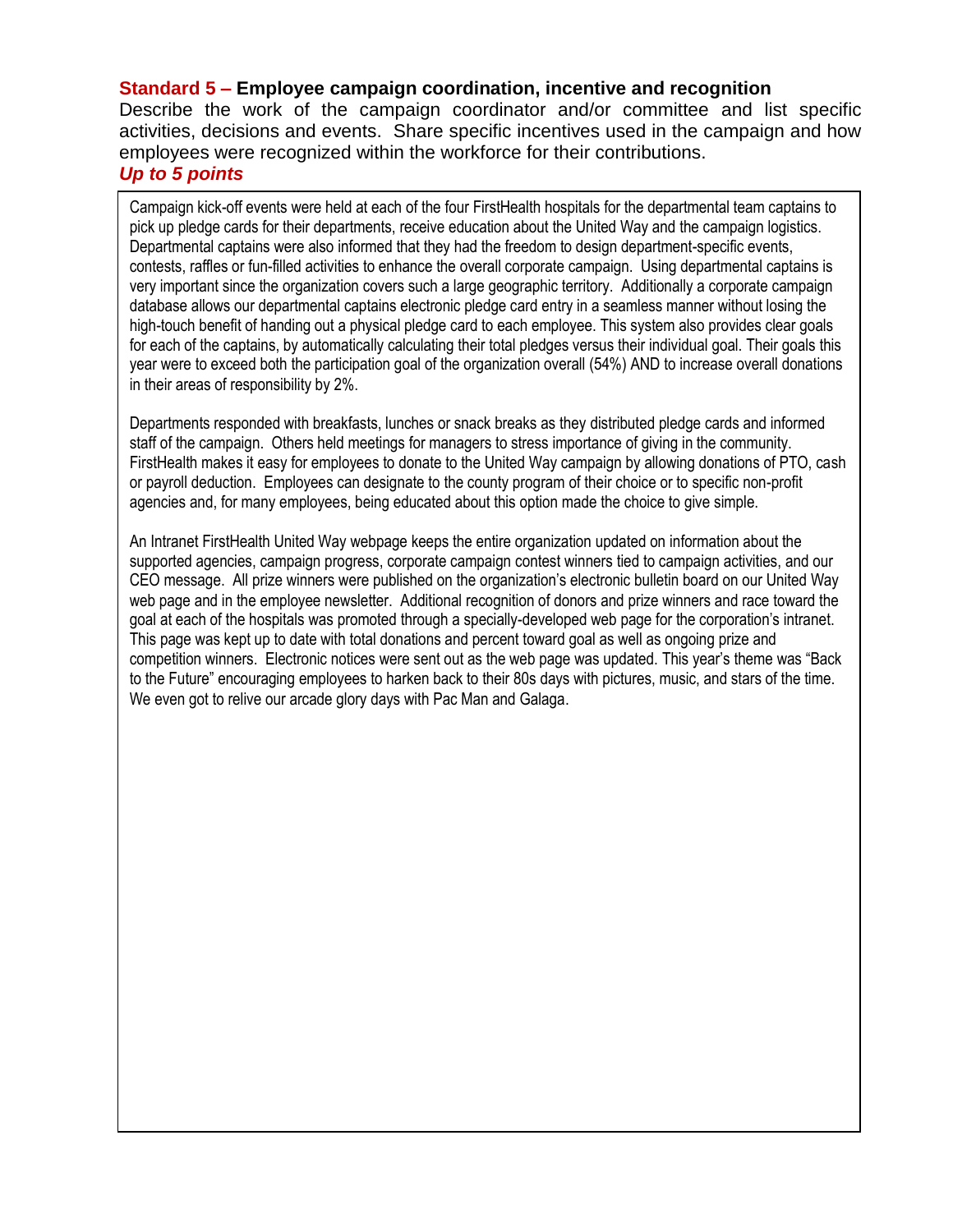## **Standard 6 - Overall Per Capita Gift**

Describe what employee, leadership, workplace, or community issues made a difference this year in per capita giving by employees. (Note: If campaign results increased (or decreased) by a measurable amount, it is expected that those changes were driven by some recognizable improvement or change. Example: Instituted specific goals by department for the first time equal to the corporate campaign objective which generated enthusiastic and competitive environment. Complete the employee giving and per capita giving table below. *Up to 10 points\**

First Health employees continue to respond to donate for the support of local needs. One of the goals of the Campaign Committee was to increase per capita giving among FirstHealth employees. Enthusiasm generated during the campaign by the prizes, the education on the partner agencies, and communication about the progress toward the goal is a key to success. The use of 125 departmental captains across the organization helps to infuse enthusiasm by generating one-on-one contact and pushing to meet campaign deadlines.

The 2015 campaign matched our all-time campaign high achieved in 2014. It is a significant accomplishment and also provides an opportunity to look for new ways to see how the organization can find a new plateau.

*Please note below that the employee number listed below is the total number of "employees" and not "full-time employees."*

#### Local corporate numbers are reported below unless indicated as  $\Box$  statewide

| Year | <b>Total Employee</b><br><b>Giving Amount</b> | <b>Percent Change</b> | <b>Total No. of</b><br><b>Full-time</b><br><b>Employees</b> | <b>Employee Per</b><br>Capita | <b>Percent</b><br>Change |
|------|-----------------------------------------------|-----------------------|-------------------------------------------------------------|-------------------------------|--------------------------|
| 2015 | \$200,000                                     | 0%                    | 4706                                                        | \$42.50                       | $-2.9%$                  |
| 2014 | \$200,000                                     | $3.6\%$               | 4568                                                        | \$43.78                       | 5.9%                     |
| 2013 | \$192,972.84                                  |                       |                                                             | \$41.33                       |                          |

*Percentage change example: 2015 minus 2014 divided by 2014. Per Capita Gift: Total Employee giving Amount divided by the Total Number of Employees Use a plus or minus sign to show a positive or negative % change*.